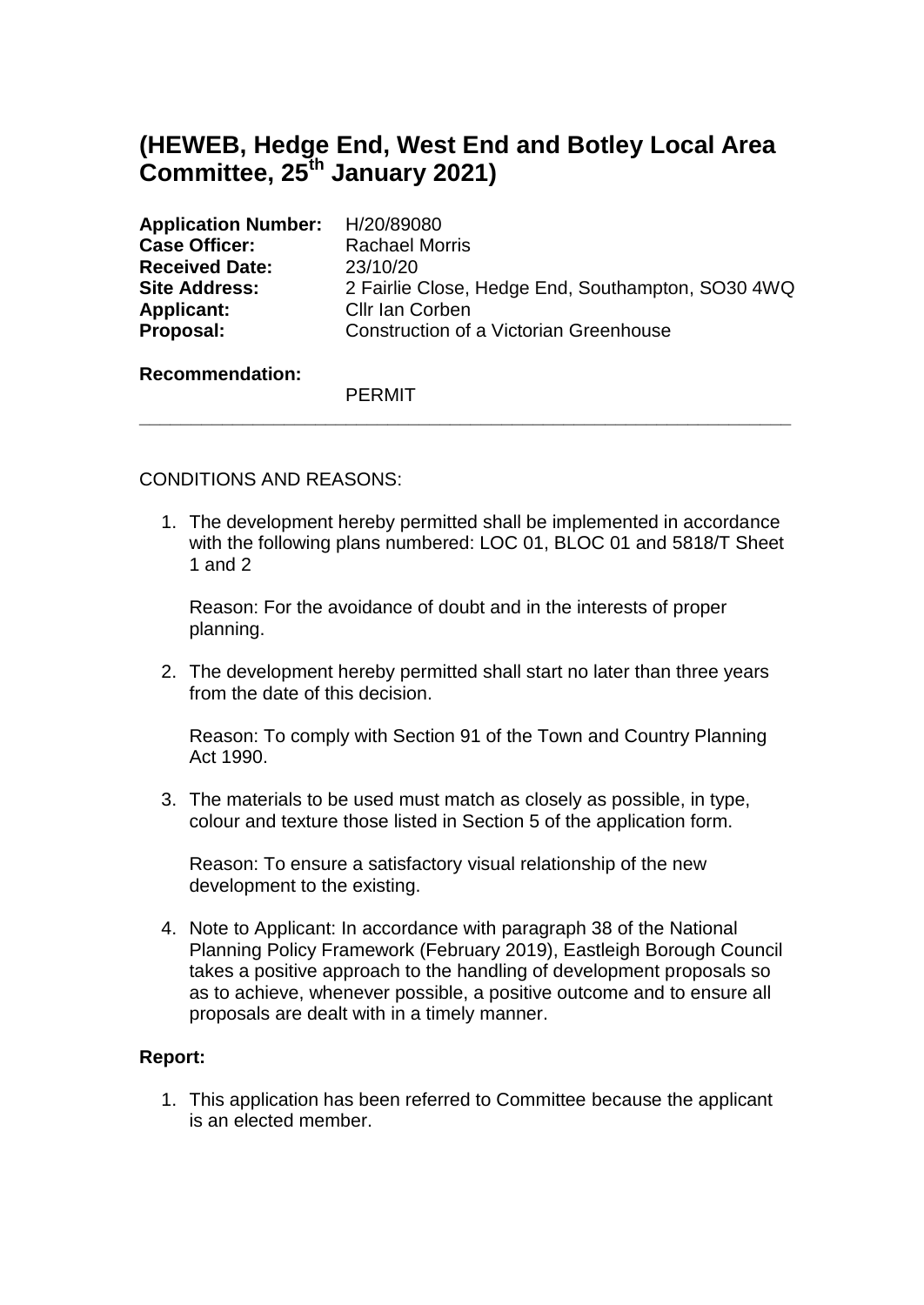# **Site Characteristics and Character of the Locality**

- 2. The site is located in Fairlie Close, a cul-de-sac off Stephenson Way which is a residential road off Maunsell Way.
- 3. The cul-de-sac is made up of 8 houses which are all detached and set back off the highway with driveways and front gardens.
- 4. This property forms an end dwelling in a line of houses which is adjacent to Maunsell Way and backs onto another residential area with an area of woodland beyond the boundary wall. The house sits well within the street and follows the same design characteristics.

## **Description of Application**

- 5. The application proposal is the construction of Victorian Greenhouse. This development would be located next to the existing garage and forward of the principal elevation.
- 6. The greenhouse will measure 1.6m to the eaves, 2.7m to the ridge with additional decorative finials on each end of the greenhouse which adds a further 0.45m height to these sections.

### **Relevant Planning History**

7. No relevant history

### **Representations Received**

8. None

### **Consultation Responses**

#### Parish

9. No Objection

#### Asset Management

10.No Objection

### **Policy Context and Designations Applicable to Site**

- Within Built-up Area Boundary
- Within Established Residential Area
- Flood Zone 2 and 3

### **Development Plan Saved Policies and Emerging Local Plan Policies**

**Eastleigh Borough Local Plan Review (2001-2011)** Saved Policies: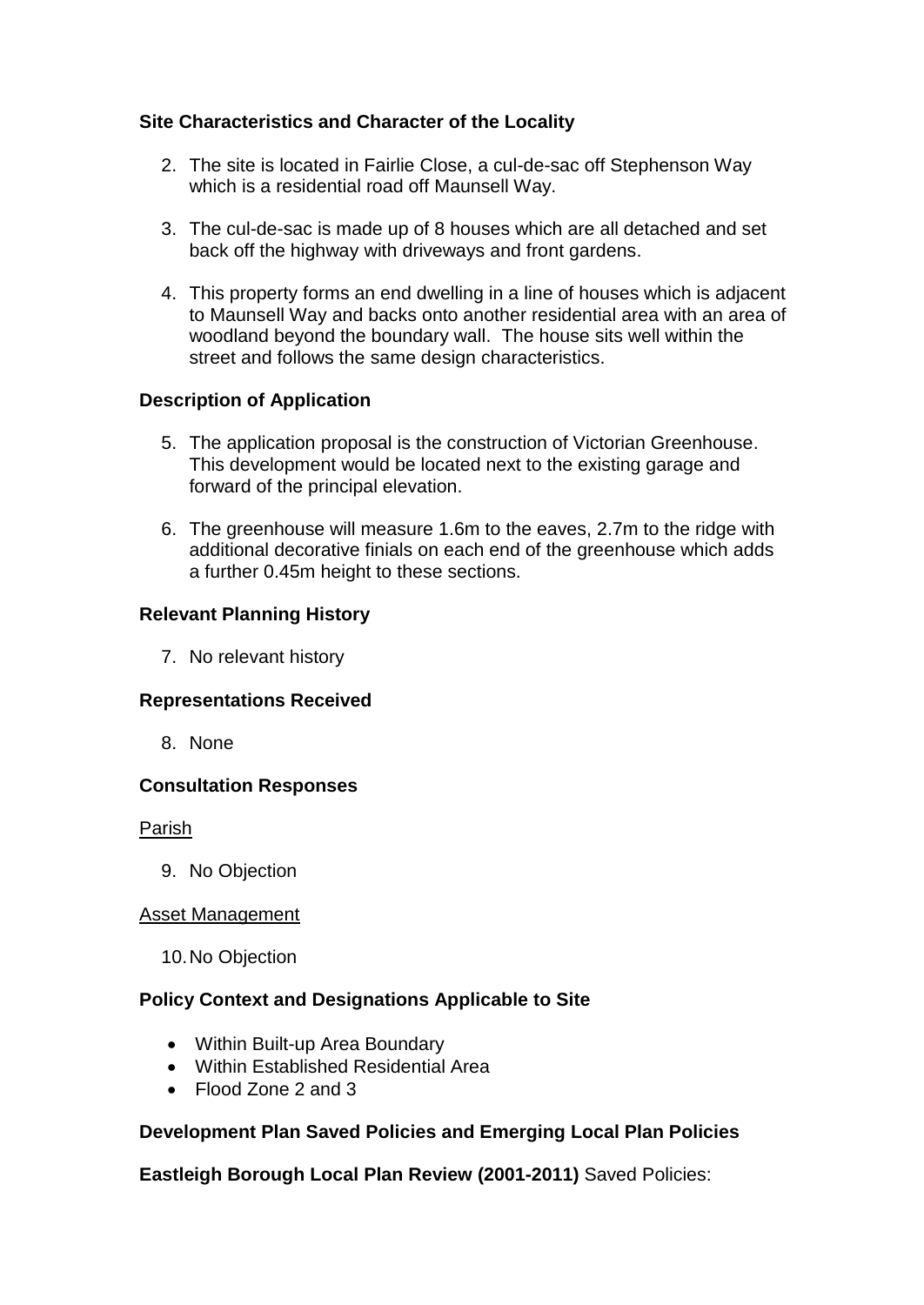- 25.NC (Promotion of biodiversity):
- 59.BE (Design criteria);
- 104.T (Off-highway parking);

## **Submitted Eastleigh Borough Local Plan 2011 - 2029, July 2014**

11.The Eastleigh Borough Local Plan 2011-2029 was submitted for examination in July 2014 but the Inspector concluded that insufficient housing was being provided for in the Plan and that it was unsound. While this has not been withdrawn and remains a material consideration, it can therefore be considered to have extremely limited weight in the determination of this application.

### **Submitted Eastleigh Borough Local Plan 2016-2036**

12.The 2016-2036 Local Plan was submitted to the Planning Inspectorate on 31st October 2018 and the examination hearings concluded in January 2020. The Council received the Inspector's post-Hearing advice on 1 April 2020. The Council is progressing with modifications to the Local Plan to enable its adoption, anticipated in mid-2021. Given the status of the Emerging Plan, it is considered that overall considerable weight can be attributed to it. The most relevant policies are:

Strategic policies:

• S1 (Sustainable Development);

Development Management policies:

- DM1 (General Development Criteria);
- DM14 (Car Parking);

### **Supplementary Planning Documents**

- Quality Places (November 2011);
- Residential Parking Standards (January 2009);

# **National Planning Policy Framework**

13.At national level, the National Planning Policy Framework (the 'NPPF' or the 'Framework') is a material consideration of significant weight in the determination of planning applications. The National Planning Policy Framework (the 'NPPF' or the 'Framework') states that (as required by statute) applications for planning permission must be determined in accordance with the development plan unless material considerations indicate otherwise and sets out a general presumption in favour of sustainable development unless material considerations indicate otherwise. A deliverable 5 year supply of housing within each local authority area is required, and if this is not demonstrated a tilted balance in favour of the development applies. Agent of Change principles protect existing businesses.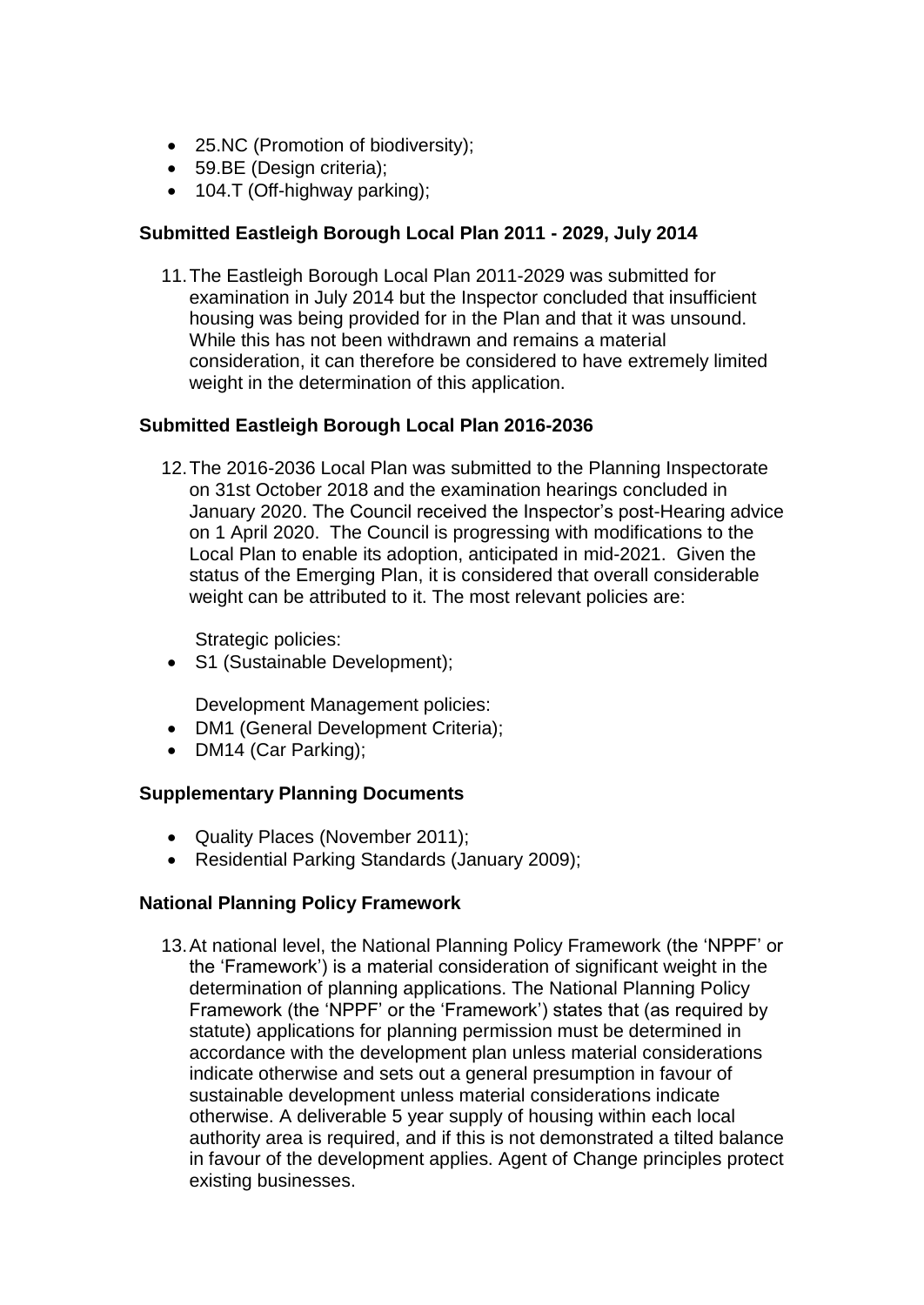14.Three dimensions of sustainability are to be sought jointly: economic (supporting economy and ensuring land availability); social (providing housing, creating high quality environment with accessible local services); and environmental (contributing to, protecting and enhancing natural, built and historic environment) whilst local circumstances should also be taken into account, so that development responds to the different opportunities for achieving sustainable development in different areas.

## **National Planning Practice Guidance**

15.Where material, the Planning Practice Guidance which supports the provisions and policies of the NPPF should be afforded weight in the consideration and determination of planning applications.

## **Assessment of Proposal: Development Plan and / or Legislative Background**

16.Section 70(2) of the Town and Country Planning Act 1990 and Section 38(6) of the Planning and Compulsory Purchase Act 2004 require a Local Planning Authority determining an application to do so in accordance with the Development Plan unless material considerations indicate otherwise. The Development Plan comprises the Saved Policies of the Eastleigh Borough Local Plan Review 2001-2011 and the Hampshire Minerals and Waste Plan 2013 (which is not applicable in this case). The NPPF and the Planning Practice Guidance constitute material considerations of significant weight.

### **Principle:**

### **Sustainable Development:**

- 17.Section 2 of the NPPF (February 2019) states that the purpose of the planning system is to contribute to the achievement of sustainable development, which can be summarised as meeting the needs of the present without compromising the ability of future generations to meet their own needs.
- 18.Achieving sustainable development means that the planning system has three overarching objectives – economic, social and environmental (which are interdependent and need to be pursued in mutually supportive ways) that should be delivered through the preparation and implementation of plans and the application of the policies in the Framework.
- 19.Planning policies and decisions should play an active role in guiding development towards sustainable solutions, but in doing so should take local circumstances into account, to reflect the character, needs and opportunities of each area.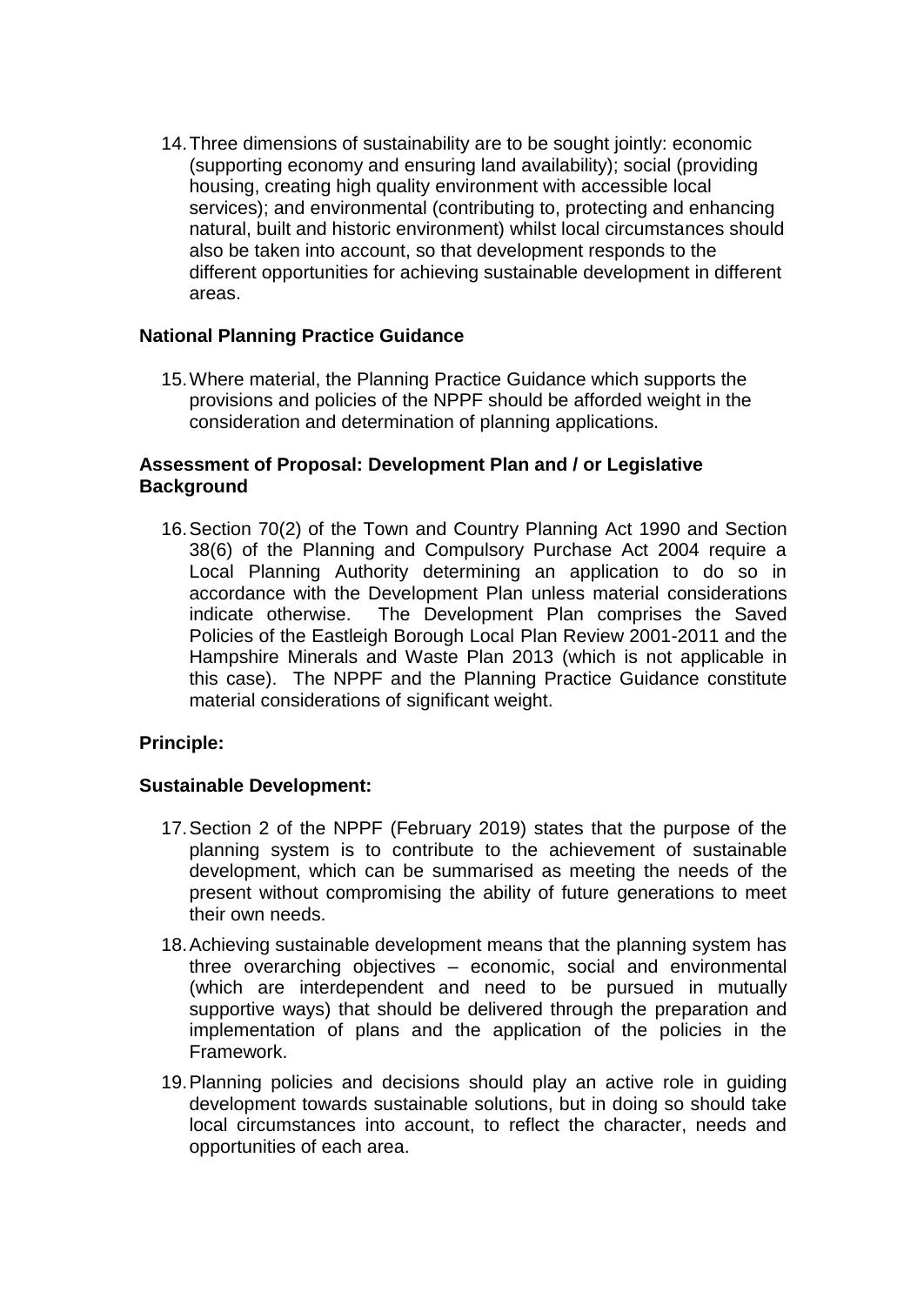20.National legislation and guidance, together with local policy ensure that all planning applications are tested for their resilience to and impact on the Environment. Details elsewhere in this report set out the Climate Change and Environmental implications of this application and their proposed mitigations.

## **Policy:**

21.Saved Policy 59.BE of the Local Plan requires development to take full and proper account of the context of the site including the character and appearance of the locality and be appropriate in mass, scale, materials, layout, design and siting. It also requires a high standard of landscape design, have a satisfactory means of access and layout for vehicles, cyclist and pedestrians, make provision for refuse and cycle storage and avoid unduly impacting on neighbouring uses through overlooking, loss of light, loss of outlook, noise and fumes.

### **Design and layout:**

- 22.The Victorian greenhouse will be seen from the street scene as it will sit in front of the principal elevation and next to the existing double garage of no.2 Fairlie Close.
- 23.The street scene does have some structures that are forward of the principal elevation, such as the dwelling's double garage, in which this structure will not protrude past. The dwelling at the opposite end of the close to the application property also has a double garage that is forward of the principal elevation.
- 24.The greenhouse is a modest size, measuring approx. 3.5m by 2.1m; with traditional design aspects including finials, gable ends and aspects of both glass and brick. The brick base will match the existing house and ensure the structure looks in-keeping to its locality. The yellow pastel coated aluminium will also sit well in the street scene as it will compliment the brick and the render that is seen throughout the street scene.
- 25.The greenhouse height will measure 1.6m to the eaves, 2.7m to the ridge with additional decorative finials on each end of the greenhouse which adds a further 0.45m height to these sections. The adjacent boundary wall measures 1.8m high so will partially screen the greenhouse from Maunsell Wall. However, the proposal being seen from Maunsell Way is not considered to create a detriment as it is set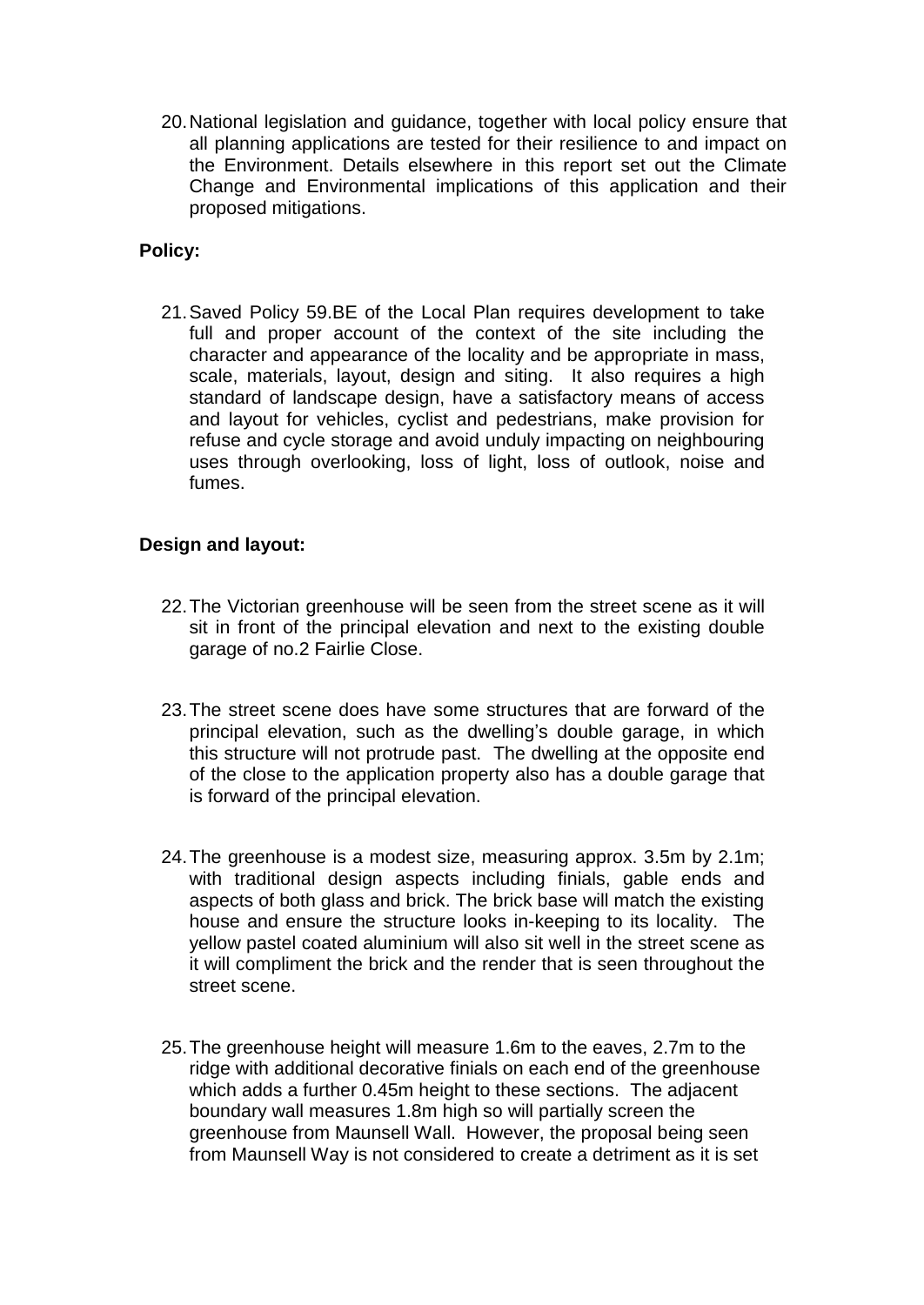quite far back off this main section of road which also has large sections of vegetation between it.

- 26.The development accords with Quality Places SPD in that there will be no unacceptable impact on the amenity of the neighbouring properties in terms of loss of privacy, light or outlook.
- 27.The proposal will maintain sufficient amenity space and leave parking standards unaffected.

## **Drainage and Flood Risk:**

28.The proposal is sited in designated flood zone 2 and 3. The appropriate form has been completed and the proposed floor level will be no lower than the existing floor level of the main dwelling with any flood proofing where appropriate. This is a successful method of mitigation.

### **Equalities Implications and Climate Change:**

- 29.Section 149 of the Equalities Act 2010 created the public sector equality duty. Section149 states:-
- *30.A public authority must, in the exercise of its functions, have due regard to the need to: eliminate discrimination, harassment, victimisation and any other*

*conduct that is prohibited by or under this Act; advance equality of opportunity between persons who share a relevant protected characteristic and persons who do not share it; foster good relations between persons who share a relevant protected* 

*characteristic and persons who do not share it.*

- 31.When making policy decisions, the Council must take account of the equality duty and in particular any potential impact on protected groups. It is considered that this application does not raise any equality implications.
- 32.National legislation and guidance, together with local policy ensure that all planning applications are tested for their resilience to and impact on the environment. The Climate Change and Environmental implications of this application and their proposed mitigations have been considered.

### **Conclusion**

33.The proposal is a modest size and will not create a detrimental impact to its locality. The greenhouse will sit in-keeping to its street scene and cause no loss of outlook or loss of privacy to any neighbours. The recommendation is to Permit.